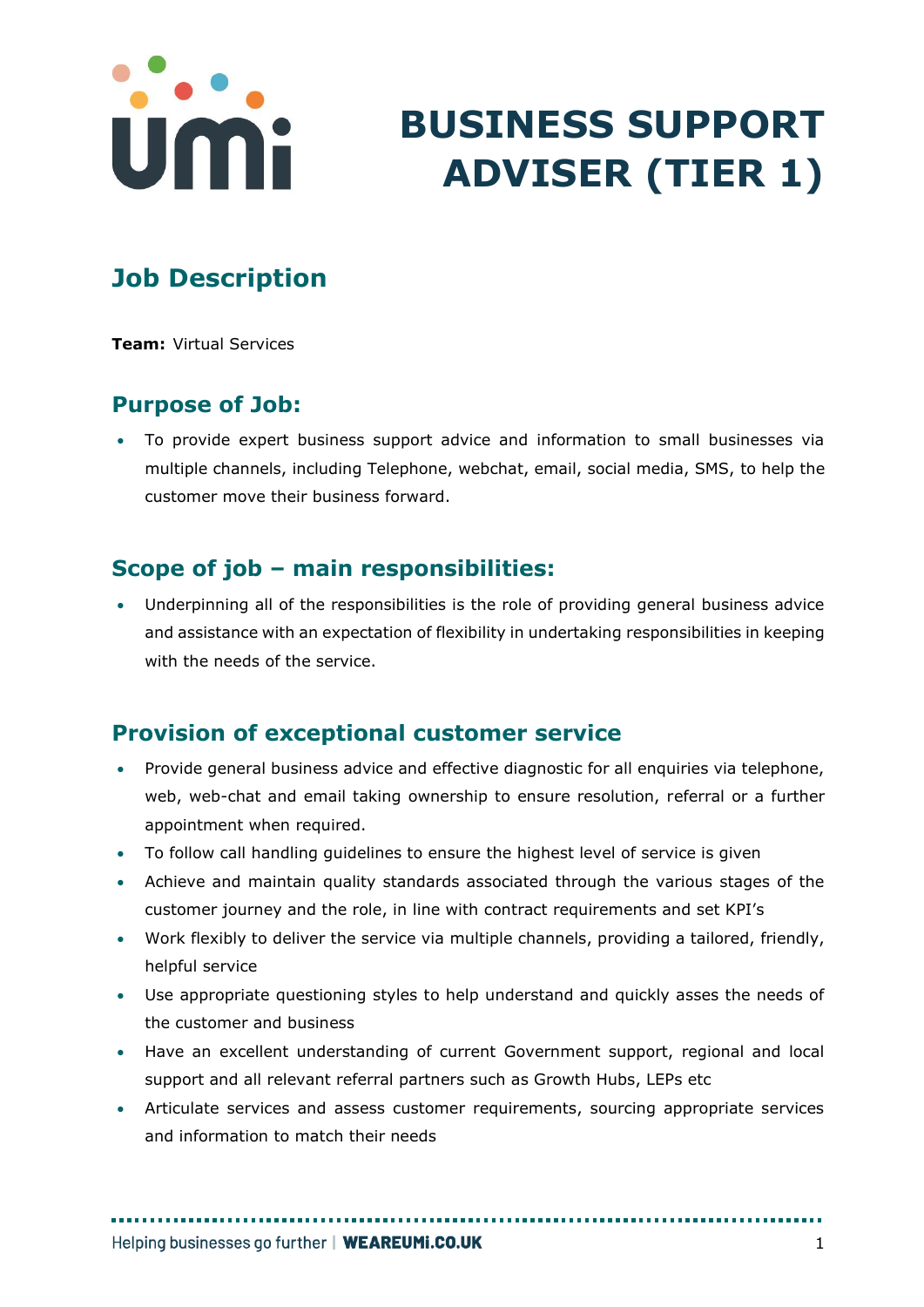- Be able to manage multiple web-chat conversations simultaneously in a professional way
- Provide information in line with customer requirements. Every effort should be made to ensure the intervention leads to a positive tangible impact on their business or business idea
- Utilisation of authorised resources including the Gov.uk Website and any other current Government supported sites or tools and the Knowledge Bank to ensure customers are provided with accurate and consistent information
- Effective diary management and booking of appointments, making appropriate arrangements and preparations, including accurate handover notes, to enhance the customer experience
- Assess customer's eligibility across a range of services or investment funds, making effective decisions on the services they receive and ensuring referrals are made only to relevant, qualifying organisations
- Effectively collect customer data in line with the contract standards to ensure accurate, timely and relevant information is gathered

# **Coordination and administration of customer journey**

- Complete all relevant customer documentation accurately in order to comply with internal or external requirements, ensuring a clear audit trail is maintained irrelevant of the channel
- Ensure all activities are recorded accurately and timely onto the customer relationship management system (CRM) and any other required business systems platforms in accordance with operational standards and processes
- Adhere to strict customer data protection and storage guidelines across all channels
- Ensure that all service and quality standards across the customer journey are adhered to, achieved and maintained
- Achieve all individual and service objectives and targets required in the role, as agreed with Line Manager using self-management against a personal dashboard of performance
- Support development and maintenance of clear work instructions in line with company requirements
- To assist where required with the preparation and execution of internal and external audit requirements
- Manage and prioritise own workload effectively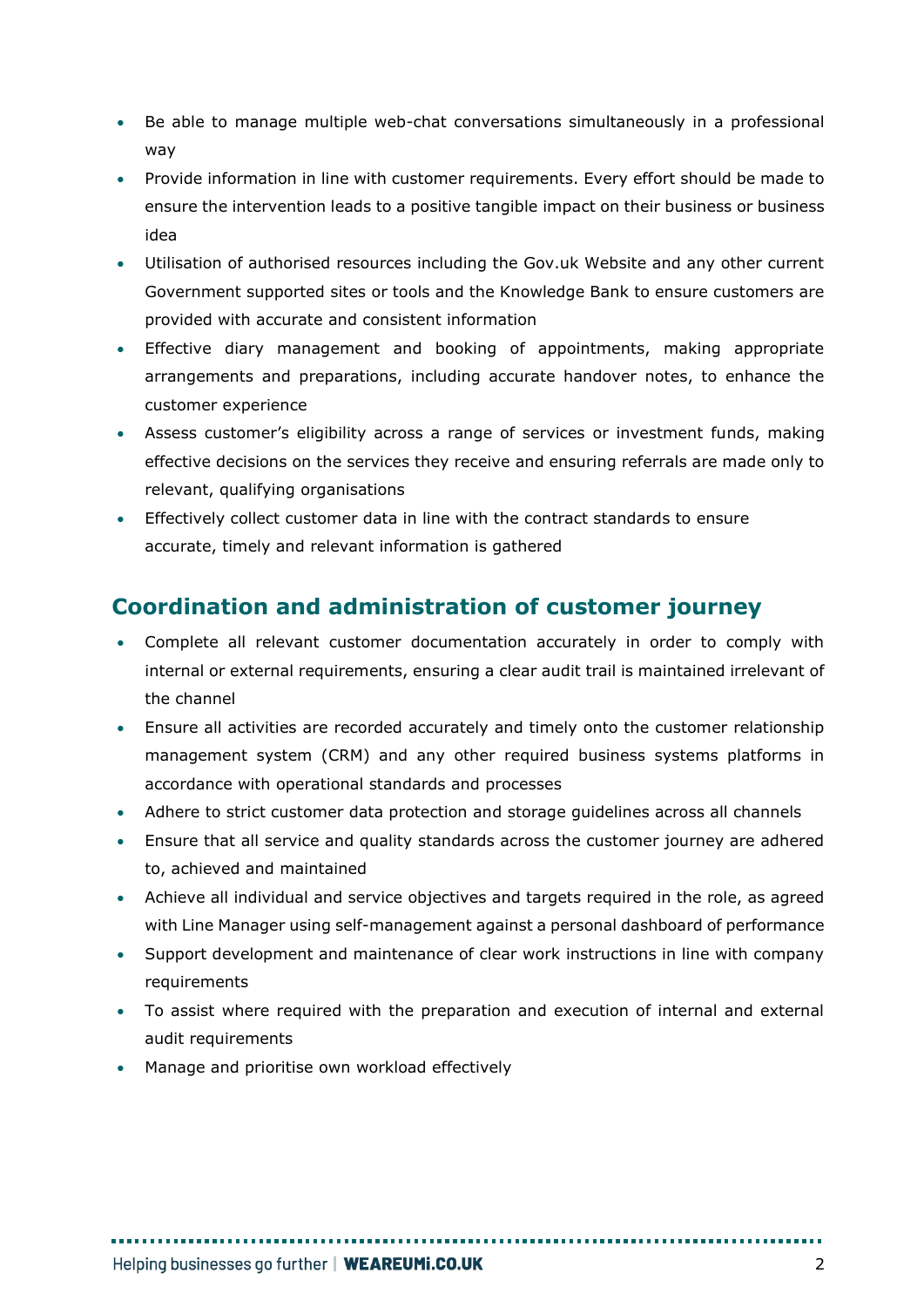# **Position within the organisation**

• Reports to the Team Leader (Virtual Services)

### **Dimensions and limits of authority**

- There is no financial budget responsibility
- Decisions will need to be made on a daily basis on the appropriate service provision for customers

#### **We are brilliant standards**

- Embrace and demonstrate with integrity, the standards and behaviours which underpin the business's values
- Maintain the highest standard of professional conduct at all times both in business and socially with colleagues, clients, business networks and partnerships
- Commit to the principle and practice of Continuous Professional Development and to undertake additional training to meet individual and organisational needs
- Follow Health and Safety procedures put in place by the business to ensure the safety of you, your colleagues and others who may be affected
- Uphold the business's commitment to equality of opportunity to all and following UMi's Equality, Diversity and Inclusion Policy
- Support the business in achieving its sustainability and environmental aims and objectives
- Contribute proactively to sharing ideas, knowledge and best practice to bring about business improvement
- Undertake any other additional tasks and responsibilities appropriate to the level of this post

### **Summary of knowledge, skills and experience - essential**

- Basic educational standard (GCSE) to high standard including Maths and English
- Demonstrable track record of delivering excellent customer service in a business to business environment
- SFEDI qualification or working towards new Level 5 SFEDI qualification (to be achieved within 6 months of employment in role)
- Exceptional communication skills (written and verbal), including ability to effectively listen to interpret customer requirements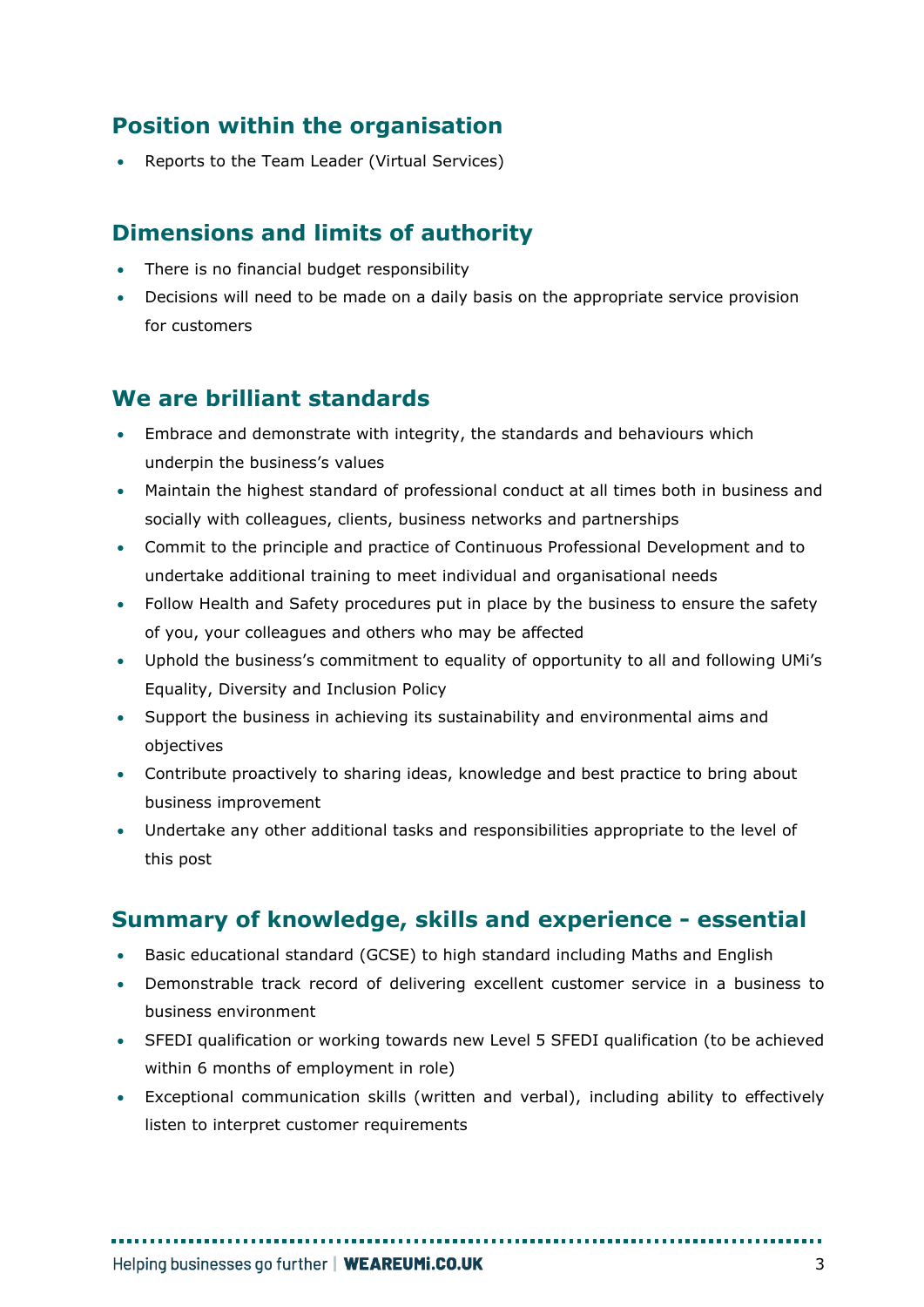- Excellent ICT literacy including Microsoft Office packages and digital media channels such as web chat, email, Twitter, Facebook etc.
- Demonstrable understanding of business processes and business acumen
- High level of analytical ability to assess customer needs, information and documentation
- Demonstration of sales techniques to reach decision makers and gain commitment
- Ability to organise own workload and self-motivate to achieve targets

#### **Summary of knowledge, skills and experience - desirable**

- Previous experience of delivering a business advice service
- Demonstrable understanding of the national business support network and policy landscape
- Experience of working with a depth of different business situations, functions, and key personnel
- Ability to interpret basic business financial information
- Experience of delivering advice to customers via digital channels such as social media or web chat
- Experience of using a Customer Relationship Manager database.

#### **Job holder signature:**

-------------------------------------------------------------------

#### **Line manager signature:**

-------------------------------------------------------------------